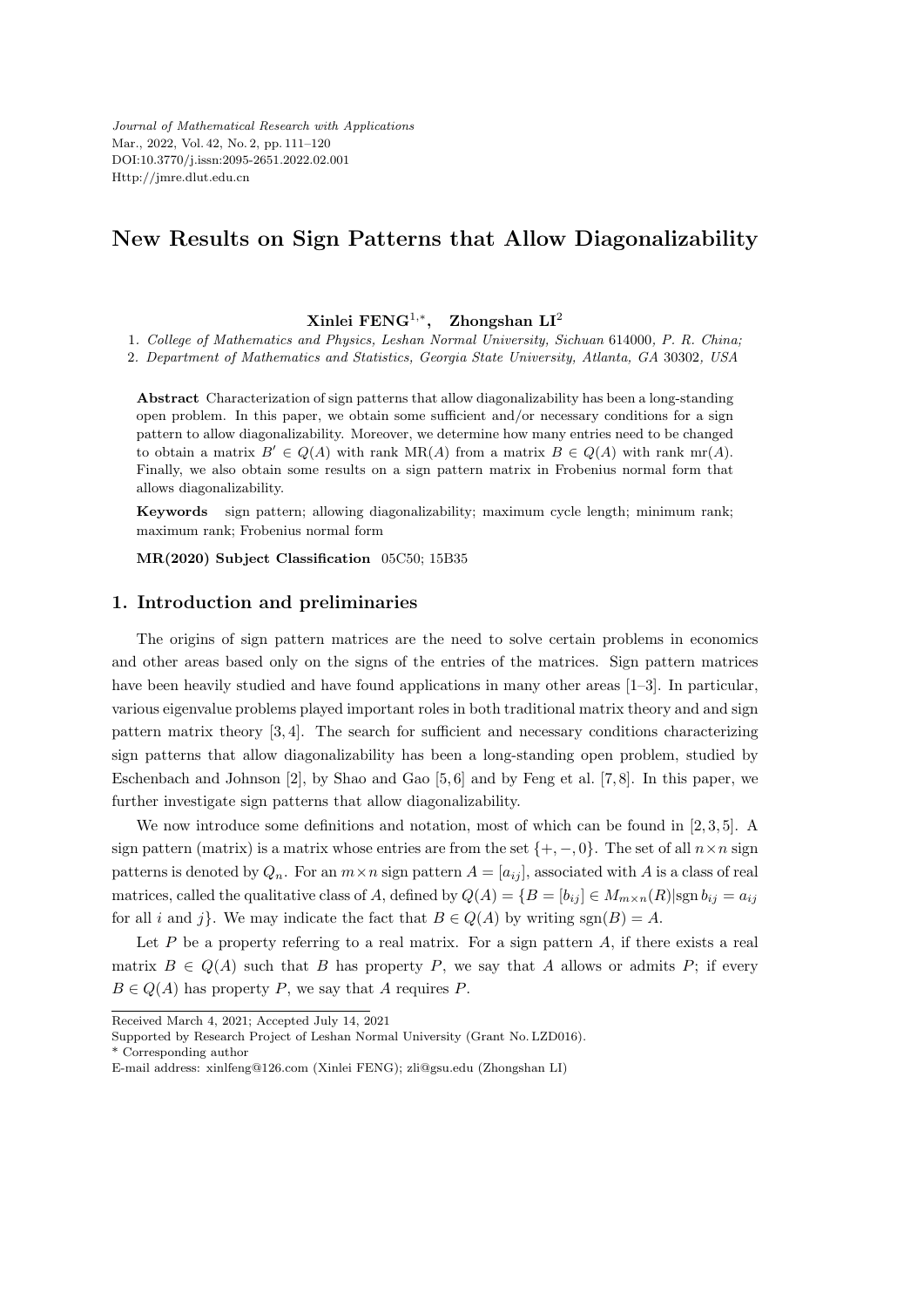The signed digraph of an  $n \times n$  sign pattern  $A = [a_{ij}]$ , denoted by  $D(A)$ , is the digraph with vertex set  $\{1, 2, \ldots, n\}$ , where  $(i, j)$  is an arc if only and if  $a_{ij} \neq 0$ . A formal product of nonzero entries of *A* of the form

$$
\gamma = a_{i_1 i_2} a_{i_2 i_3} \cdots a_{i_k i_1},
$$

in which the indices  $i_1, \ldots, i_k$  are distinct, is called a simple cycle of length  $k$  (or a  $k$ -cycle). Each  $i_m$   $(m = 1, \ldots, k)$  is called a vertex of  $\gamma$ . A composite cycle of length k is a formal product of simple cycles whose total length is *k* and whose index sets are mutually disjoint. Naturally, a simple cycle is a composite cycle.

The largest possible length of the composite cycles of *A* is called the maximum cycle length of *A*, denoted by  $c(A)$ . If *A* has no simple cycle at all, then  $c(A) = 0$ .

A formal product of nonzero entries of a not necessarily square sign pattern  $A = [a_{ij}]$  of the form

$$
M = a_{i_1j_1}a_{i_2j_2}\cdots a_{i_kj_k}
$$

with distinct row indices  $i_1, \ldots, i_k$  and distinct column indices  $j_1, j_2, \ldots, j_k$  is called a matching of size *k*. We say that the matching *M* is a principal matching if  $\{i_1, \ldots, i_k\} = \{j_1, j_2, \ldots, j_k\}$ . We say that the matching *M* supports a submatrix *B* if the row index set and column index set of *B* are equal to those of *M*. A submatching of *M* is a matching consisting of some entries in *M*.

Observe that a composite cycle may be viewed as a principal matching, and vice versa. The maximum rank of a sing pattern *A*, denoted MR(*A*), is given by

$$
MR(A) = \max\{\operatorname{rank} B|B \in Q(A)\}.
$$

Similarly, the minimum rank of  $A$ ,  $mr(A)$ , is given by

$$
mr(A) = min\{rank B|B \in Q(A)\}.
$$

It is clear that MR(*A*) is equal to the maximum possible size of a matching of *A*. But in general it is very difficult to determine  $mr(A)$ . An  $n \times n$  sign pattern whose minimum rank equals *n* is said to be sign nonsingular.

A permutation sign pattern is a square sign pattern matrix with entries 0 and +*,* where the entry + occurs precisely once in each row and in each column. Note that a permutation sign pattern  $P \in Q_n$  satisfies  $P^T P = P P^T = I_n$ , where  $I_n$  is the identity sign pattern of order *n*, namely,  $I_n$  is the diagonal sign pattern of order *n* all of whose diagonal entries are  $+$ . Two sign patterns  $A_1, A_2 \in Q_n$  are said to be permutationally similar if  $A_2 = P^T A_1 P$ , for some permutation sign pattern *P*.

A signature sign pattern is a square diagonal sign pattern matrix, each of whose diagonal entries is + or −. Two sign patterns  $A_1, A_2 \in Q_n$  are said to be signature similar if  $A_2 = SA_1S$ , for some signature sign pattern *S*.

The paper is organized as follows. In Section 2, some necessary and/or sufficient conditions for a sign pattern to allow diagonalizability are obtained. In Section 3, we present some results on how to change entries of a matrix to obtain another matrix with the same sign pattern and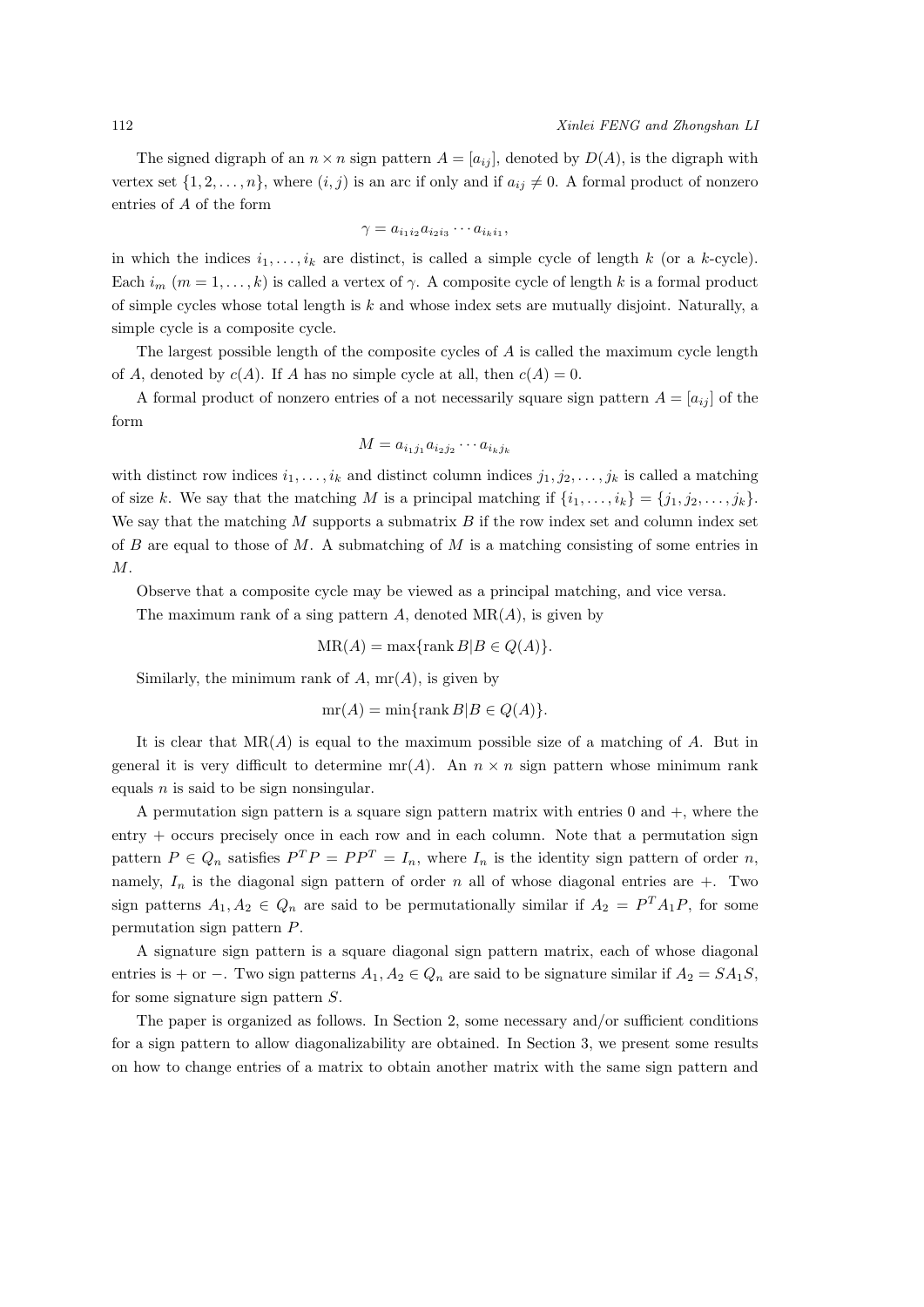a prescribed rank. In Section 4, results on special types of sign pattern matrices that allow diagonalizability are considered. In Section 5, we further obtain some necessary and/or sufficient conditions for a sign pattern matrix in Frobenius normal form to allow diagonalizability.

### **2. Necessary and/or sufficient conditions for allowing diagonalizability**

Firstly, we need the following lemma.

**Lemma 2.1** ([5,8]) Let  $A \in Q_n$ . If there exists some chordless composite cycle of length  $k$  in *A* with  $mr(A) \leq k \leq MR(A)$ , then *A* allows diagonalizability.

Following [8], we use the following terminology.

**Definition 2.2** *A real matrix B is said to be rank-principal if B has a nonsingular*  $k \times k$ *principal submatrix C*, where  $k = \text{rank}(B)$ . Such a principal submatrix *C* is called a rank*principal certificate of B.*

**Definition 2.3** We say that a composite cycle  $\gamma$  of a square sign pattern A supports a rank*principal certificate for A if there exists a real matrix*  $B \in Q(A)$  *that is rank-principal and the index set of*  $\gamma$  *is equal to the row index set of a rank-principal certificate of B.* 

**Remark 2.4** As pointed out in [8], the only possible value of k in Lemma 2.1 is  $k = \text{mr}(A)$ , and every chordless composite cycle of length  $k = \text{mr}(A)$  of A supports a rank-principal certificate for *A*, which ensures that *A* allows diagonalizability with rank  $mr(A)$ . However, some composite cycles with chords could support a rank-principal certificate, as the following example shows.

For

$$
A = \left( \begin{array}{cccc} 0 & + & + & 0 & + \\ 0 & 0 & + & 0 & + \\ 0 & 0 & 0 & + & + \\ + & 0 & 0 & 0 & + \\ + & + & + & + & + \end{array} \right),
$$

the cycle  $\gamma = a_{12}a_{23}a_{34}a_{41}$  has a chord  $a_{13}$ , but  $\gamma$  supports a rank-principal certificate for *A*. Thus *A* allows diagonalizability with rank 4.

For a sign pattern whose entries are from the set  $\{0, +\}$  (or  $\{0, -\}$ ), how many chords can we add to a cycle which still can support a rank principal certificate? In the above matrix, we can add 6 chords, and change it to the following matrix:

$$
A' = \begin{pmatrix} + & + & + & + \\ + & 0 & + & + & + \\ + & 0 & 0 & + & + \\ + & 0 & 0 & 0 & + \\ + & + & + & + & + \end{pmatrix}.
$$

Moreover, it is easy to see following results.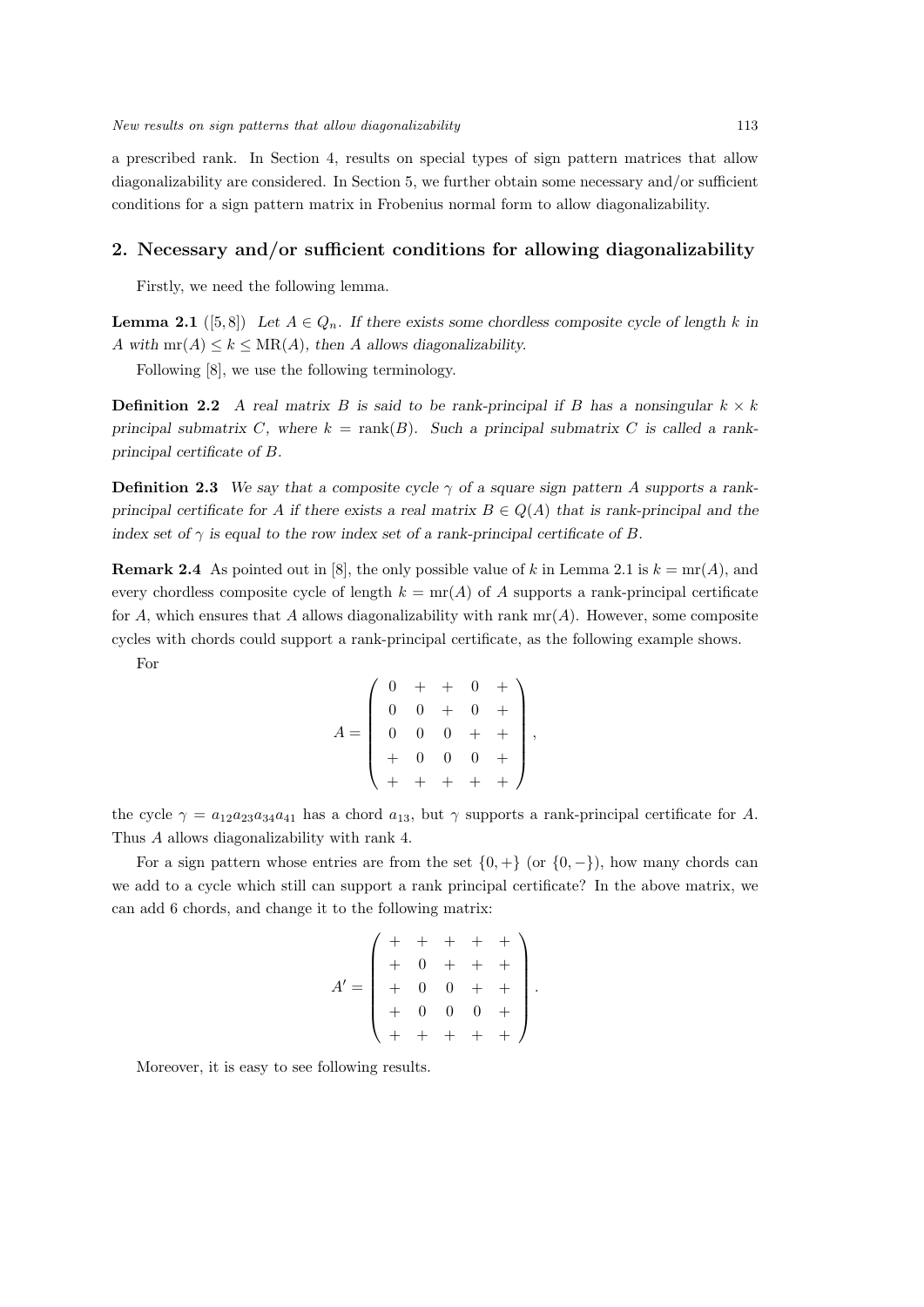**Theorem 2.5** *Let*  $A \in Q_n$ *.* 

*(1) (see [8]) If there exists a chordless composite cycle of length k that can support a rankprincipal certificate for A, then A* allows diagonalizability with rank  $k$ *, and*  $k = \text{mr}(A)$ ;

*(2) For a sign pattern whose entries are from the set*  $\{0, +\}$  *(or*  $\{0, -\}$ *), if a composite cycle of length k can support a rank-principal certificate, then it has at most*  $\frac{k(k-1)}{2}$  chords.

**Theorem 2.6** ([7]) *A* sign pattern  $A \in Q_n$  allows diagonalizability with rank *k* if and only if *A allows a rank-principal matrix of rank k.*

**Lemma 2.7** ( [7]) *The set of sign patterns that allow diagonalizability is closed under the following operations:*

- *(i) negation,*
- *(ii) transposition,*
- *(iii) permutational similarity,*
- *(iv) signature similarity.*

It is worth noting that set of sign patterns that allow diagonalizability is also closed under direct sums, and Kronecker products.

**Theorem 2.8** ([8]) Let  $A \in Q_n$ . Suppose that there exist two composite cycles  $\gamma_1$  and  $\gamma_2$  with *γ*<sup>1</sup> *⊂ γ*2*. If γ*<sup>1</sup> *can support a rank-principal certificate, then γ*<sup>2</sup> *can also support a rank-principal certificate.*

**Theorem 2.9** ([7]) *A square sign pattern A allows diagonalizability with rank* MR(*A*) *if and only if*  $c(A) = MR(A)$ *.* 

#### **3. Entry modifications between matrices achieving extreme ranks**

Ranks play an important role in many matrix problems such as diagonalizability. For a sign pattern *A*, we consider the minimum number of entries which need to be modified to obtain a matrix  $B' \in Q(A)$  with rank MR(*A*) starting with a matrix  $B \in Q(A)$  with rank mr(*A*). We observe the following result.

**Theorem 3.1** Let *A* be a sign pattern. Starting with any matrix  $B \in Q(A)$  with rank $(B)$ mr(*A*)*,* we may change at most  $MR(A)$  entries of *B* to obtain a matrix  $B' \in Q(A)$  with rank  $MR(A)$ .

**Proof** It is known that *A* has a maximum matching *M* of size  $MR(A)$ . For any  $B \in Q(A)$  with rank( $B$ ) = mr( $A$ ), we can change the entries of  $B$  in  $M$  to very large values. Then the resulting matrix *B<sup><i>'*</sup></sup> ∈ *Q*(*A*) has rank MR(*A*). □

In fact, it suffices to change  $MR(A) - 1$  entries of *B* in *M* in the preceding argument, as a dominant nonzero term in the determinant expansion of a submatrix of order MR(*A*) may be created this way. This leads to the following result.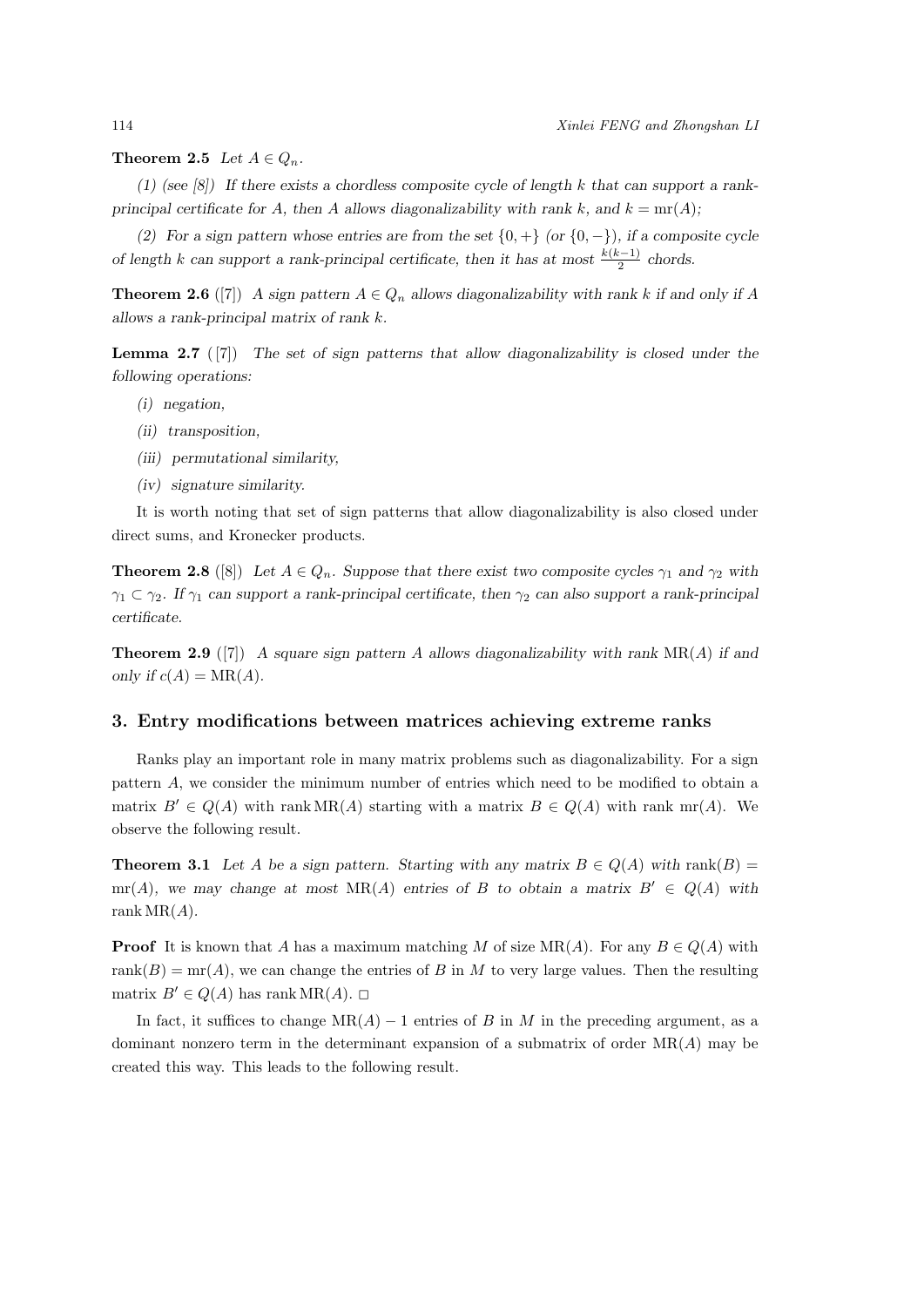**Corollary 3.2** *Let A be a sign pattern. It suffices to change*  $MR(A) - 1$  *entries of any*  $B \in Q(A)$ *with* rank $(B) = \text{mr}(A)$  *to get a matrix*  $B' \in Q(A)$  *with* rank MR $(A)$ *.* 

The next result is on sign patterns whose minimum rank and maximum rank differ by 1.

**Theorem 3.3** Let  $A = [a_{ij}] \in Q_n$  with  $MR(A) = mr(A) + 1$ . Then one can change just *one entry of a suitable matrix*  $B \in Q(A)$  *with* rank mr(*A*) *to get a matrix*  $B' \in Q(A)$  *with* rank $(B') = MR(A) = n$ .

**Proof** Let  $m = MR(A)$  and let  $M = a_{i_1j_1}a_{i_2j_2}\cdots a_{i_mj_m}$  be a matching of size  $m$  in  $A$ . Let  $B_0 \in Q(A)$  be a matrix with rank $(B_0) = \text{mr}(A) = m - 1$ . Replace the  $(i_1, j_1)$  entry of  $B_0$  by a much larger number of same sign so that the absolute value of the new entry is greater than the sum of the absolute values of the other entries in the same row of  $B_0$ . Denote the resulting matrix by  $B_1$ . We then replace the  $(i_2, j_2)$  entry of  $B_1$  by a much larger number of same sign to get a matrix  $B_2$ . Proceeding this way, we get  $B_0, B_1, \ldots, B_m \in Q(A)$ . Since  $B_m$  has m large entries that form a generalized dominant diagonal of a submatrix of order *m*, we see that rank $(B_m) = m = MR(A)$ . Let *k* be the smallest positive integer such that rank $(B_k) = m$ . Then we have rank  $(B_{k-1}) = m-1$  and  $\operatorname{rank}(B_k) = m$ , and these matrices differ in one entry only. This completes the proof.  $\square$ 

We now show a similar result when the gap between the minimum rank and the maximum rank may be larger.

**Theorem 3.4** Let *A* be a sign pattern with  $MR(A) = m$  and  $mr(A) = r$ . Suppose that there *is a matrix*  $B \in Q(A)$  *with* rank $(B) = r$  *such that an*  $r \times r$  *nonsingular submatrix C of B is supported by a submatching of a matching*  $M$  *of size*  $m$  *of*  $A$ *. Then one can change only*  $m - r$ *entries of*  $B \in Q(A)$  *to obtain a matrix*  $B' \in Q(A)$  *with* rank $(B') = MR(A)$ *.* 

**Proof** Permuting the rows and columns of *A* if necessary, without loss of generality, we may assume that *C* is in the upper left corner of *B*, that is,  $B = \begin{pmatrix} C & D \\ E & F \end{pmatrix}$ . The hypothesis ensures that *C* contains a matching  $M_1$  of size *r* and *F* contains a matching  $M_2$  of size  $m - r$ , where  $M_1M_2 = M$ .

Since the rows (respectively, columns) of *B* containing *C* are linearly independent and can span the other rows (respectively, columns) of *B*, we may use suitable elementary row and column operations to reduce *B* to  $\begin{pmatrix} C & 0 \\ 0 & 0 \end{pmatrix}$ . If the entries of *F* in the matching  $M_2$  are replaced with twice of the original values to get a matrix  $F'$ , then when the above-mentioned elementary row and column operations are applied to the matrix  $B' = \begin{pmatrix} C & D \\ E & F' \end{pmatrix} \in Q(A)$ , we get a matrix of the form  $\begin{pmatrix} C & 0 \\ 0 & G \end{pmatrix}$ , where *G* has exactly  $m - r$  nonzero entries, in the same positions as entries in  $M_2$ . It follows that  $\text{rank}(B') = m$ , and  $B'$  is obtained from *B* by modifying exactly  $m - r$  entries.  $\Box$ 

We suspect that the hypothesis of the preceding theorem is satisfied by every sign pattern matrix, which motivates the following conjecture.

**Conjecture 3.5** *For every sign pattern A, it is always possible to change* MR(*A*)*−*mr(*A*) *entries of some matrix*  $B \in Q(A)$  *with* rank $(B) = \text{mr}(A)$  *to get a matrix*  $B' \in Q(A)$  *with* rank  $MR(A)$ *.*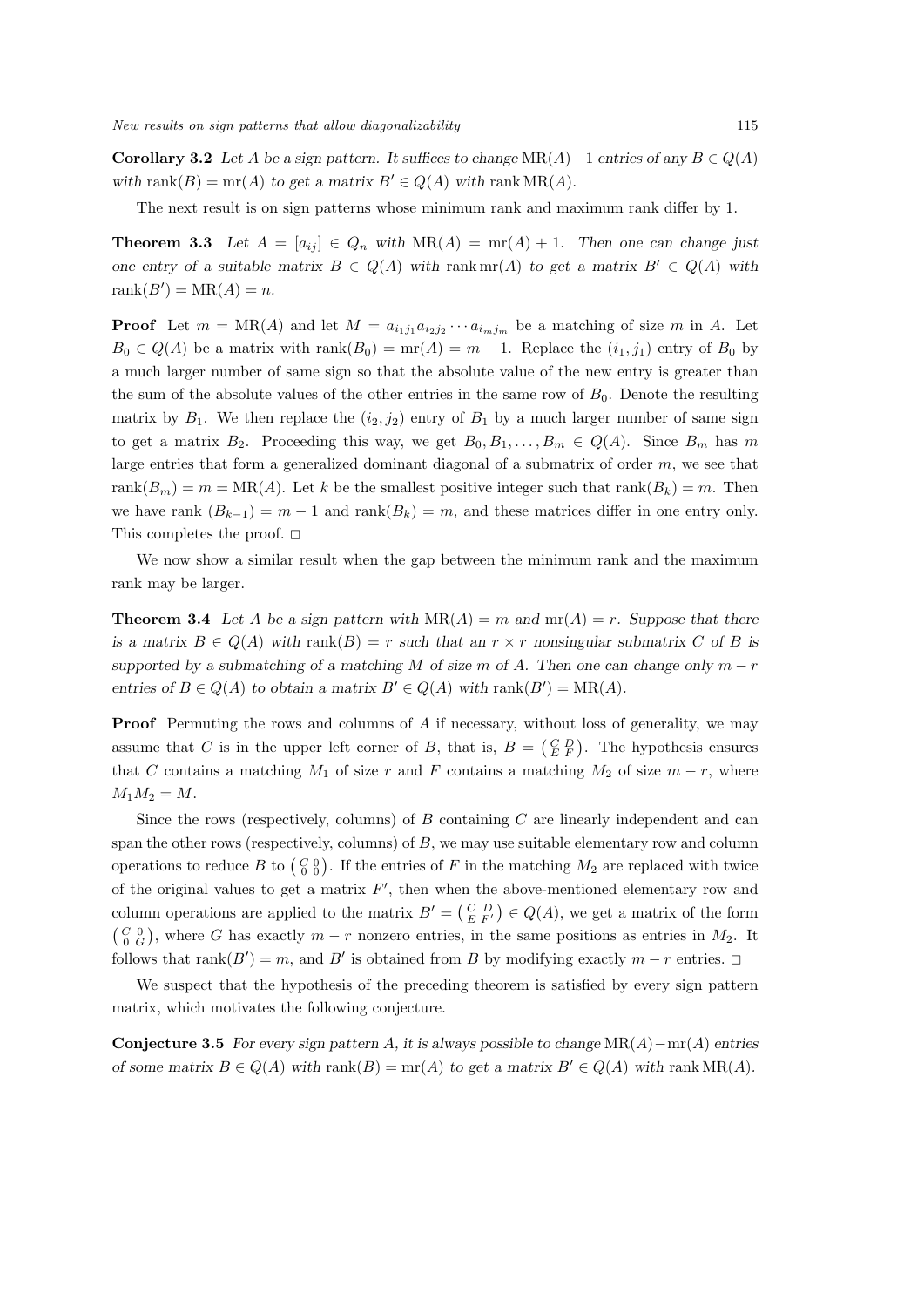#### **4. Further results on sign patterns that allow diagonalizability**

For a square matrix  $B$ , let  $z(B)$  and  $g(B)$  denote the algebraic and geometric multiplicities of 0 as an eigenvalue of *B*. For a square sign pattern matrix *A*,  $z(A) = \min\{z(B)|B \in Q(A)\}\$ denotes the minimum algebraic multiplicity of 0 as an eigenvalue of a matrix in *Q*(*A*), and similarly,  $Z(A)$  denotes the maximum algebraic multiplicity of 0 as an eigenvalue of a matrix in  $Q(A)$ ,  $g(A)$  denotes the minimum geometric multiplicity of 0 as an eigenvalue of a matrix in  $Q(A)$ , and  $G(A)$  denotes the maximum geometric multiplicity of 0 as an eigenvalue of a matrix in  $Q(A)$ . The following result can be found in [6].

**Theorem 4.1** ([6]) Let *A* be an  $n \times n$  sign pattern. If  $z(A) = q(A)$ , then *A* allows diagonaliz*ability.*

**Proof** It can be seen that  $z(A) = n - c(A)$ , and  $g(A) = n - MR(A)$ . Hence,  $z(A) = g(A)$ ensures that  $c(A) = MR(A)$ . Let  $k = c(A)$ .

Thus by emphasizing the entries on a composite cycle of length k, we get a matrix  $B \in Q(A)$ with rank $(B) = k$  and  $z(B) = g(B) = n - k$ . Then the characteristics polynomial of *B* has the form

$$
p_B(t) = t^n - E_1 t^{n-1} + E +_2 t^{n-2} + \dots + (-1)^k E_k t^{n-k},
$$

where  $E_i$ ,  $i = 1, \ldots, n - k$ , is the sum of all *i*-by-*i* principal minors of *B*, and  $E_k \neq 0$ . Thus, the matrix *B* is rank-principal. Therefore, *A* allows diagonalizability by Theorem 2.6.  $\Box$ 

As pointed out in the preceding proof,  $z(A) = g(A)$  is equivalent to  $c(A) = MR(A)$ , which holds if and only if *A* allows diagonalizability with rank MR(*A*) by Theorem 2.9.

We also have the following two results similar to Theorem 4.1.

**Theorem 4.2** *Let*  $A \in Q_n$  *be a sign pattern such that*  $Z(A) = G(A)$ *. Then A allows diagonalizability with* rank mr(*A*)*.*

**Proof** Take a matrix  $B \in Q(A)$  such that  $\text{rank}(B) = \text{mr}(A)$ . Since  $Z(A) = G(A)$ , we have

$$
z(B) \le Z(A) = G(A) = n - \text{mr}(A) = n - \text{rank}(B).
$$

Hence,  $n - z(B) \geq \text{rank}(B)$ . But since the rank of any square matrix is clearly always greater than or equal to the number of nonzero eigenvalues of the matrix, we also have the opposite inequality  $n - z(B) \leq \text{rank}(B)$ . Thus  $n - z(B) = \text{rank}(B)$ , namely, the number of nonzero eigenvalues of *B* is equal to rank of *B*. It follows that *B* is rank-principal. By Theorem 2.6, *A* allows diagonalizability with rank  $mr(A)$ .  $\Box$ 

As a square matrix for which the algebraic multiplicity and geometric multiplicity of the eigenvalue 0 are equal is rank-principal, by Theorem 2.6, we have the following fact.

**Corollary 4.3** *A square sign pattern A allows diagonalizability if and only if there exists a real matrix*  $B \in Q(A)$  for which the algebraic multiplicity and geometric multiplicity of the eigenvalue *0 are equal.*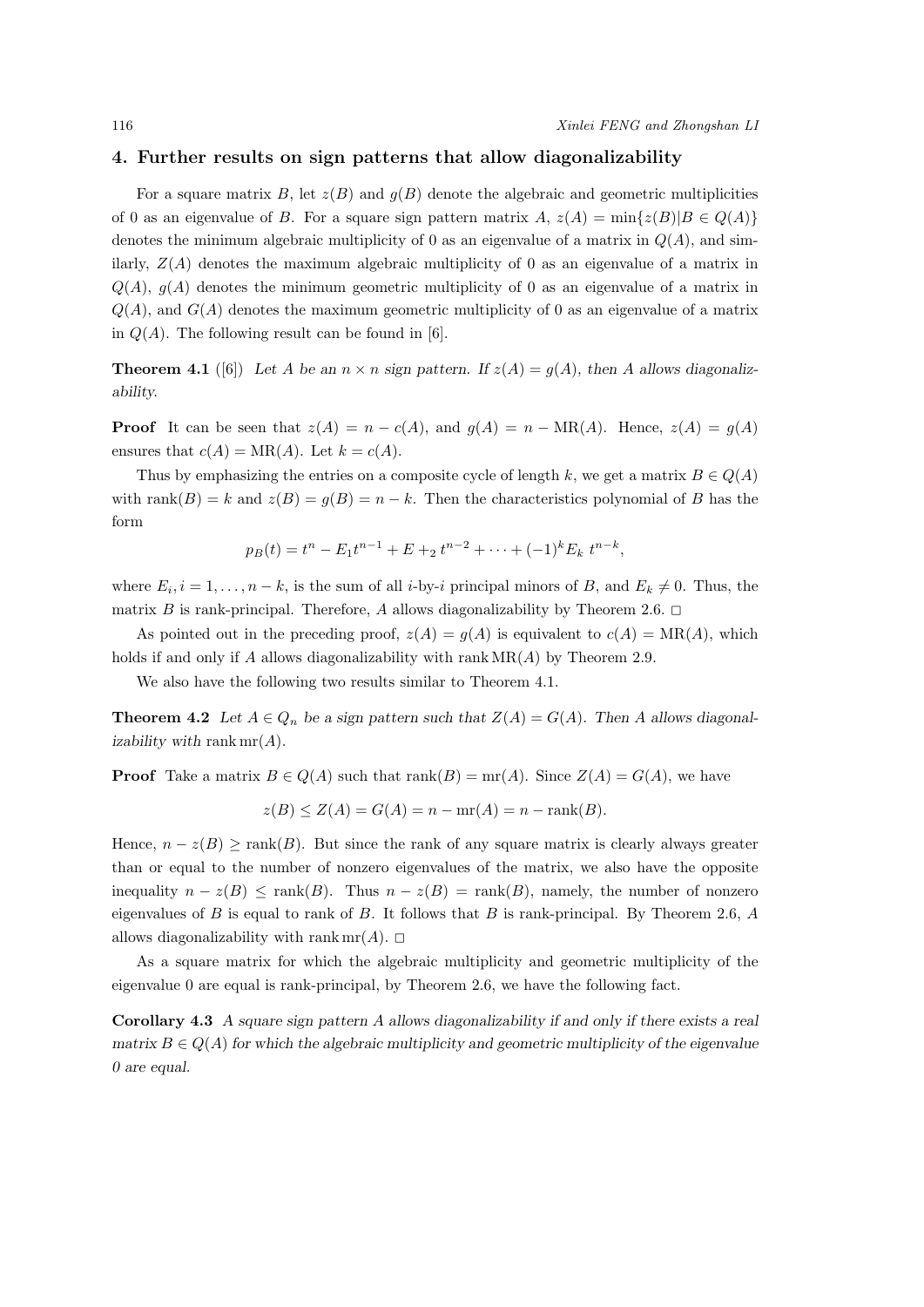Observe that up to permutational similarity, every square rank-principal matrix arises as a matrix of the form

$$
\left(\begin{array}{cc} C & D \\ E & EC^{-1}D \end{array}\right),\end{array}
$$

where  $C$  is nonsingular, and  $D, E$  are of suitable sizes. Thus, up to permutational similarity, the sign patterns that allow diagonalizability are just sign patterns of matrices of this form. However, we are more interested in the combinatorial characterizations of sign patterns that allow diagonalizability.

We now present some special sign patterns that allow diagonalizability.

**Theorem 4.4** *Suppose a square sign pattern A has minimum rank k >* 0 *and A has a sign nonsingular k × k principal submatrix. Then A allows diagonalizability with rank k.*

**Proof** Every matrix  $B \in Q(A)$  with rank k is clearly rank-principal due to the presence of a sign nonsingular  $k \times k$  principal submatrix of *A*. Thus *A* allows diagonalizability with rank *k* by Theorem 2.6.  $\square$ 

Next, we give a characterization of the square sign patterns that require a unique rank and allow diagonalizability.

**Theorem 4.5** Let *A* be a square sign pattern such that  $mr(A) = MR(A) = k$ . Then *A* allows *diagonalizability if and only if*  $c(A) = k$ *.* 

**Proof** Both the necessity and the sufficiency follow from Theorem 2.9.  $\Box$ 

Upper triangular sign patterns that allow diagonalizability are identified below.

**Theorem 4.6** *Let A be an upper triangular square sign pattern. Then A allows diagonalizability if and only if*  $c(A) = mr(A)$ *.* 

**Proof** Since *A* is an upper triangular square sign pattern, every matrix  $B \in Q(A)$  has precisely  $c(A)$  nonzero eigenvalues, so  $mr(A) \geq c(A)$ .

Suppose that *A* allows diagonalizability. Then  $c(A) \geq mr(A)$ . In view of the opposite inequality above, we get  $c(A) = mr(A)$ .

Conversely, assume that  $c(A) = \text{mr}(A)$ . Let  $B \in Q(A)$  be such that  $\text{rank}(B) = \text{mr}(A)$ . Clearly, there is a diagonal matrix *D* with positive diagonal entries such that all the nonzero diagonal entries of  $DB \in Q(A)$  are distinct. Thus every nonzero eigenvalue of  $DB$  has algebraic and geometric multiplicity 1. If 0 is an eigenvalue of *DB*, then its algebraic and geometric multiplicities are both equal to  $n - c(A) = n - \text{rank}(B) = n - \text{rank}(DB)$ . Hence,  $DB \in Q(A)$  is diagonalizable, so that *A* allows diagonalizability.  $\Box$ 

A square sign pattern is said to be idempotent if  $A^2$  is unambiguously defined, and  $A^2 = A$ . More generally, we say a sign pattern is k-potent (where  $k$  is a positive integer) if  $A^{1+k}$  is unambiguously defined and  $A^{1+k} = A$ . Such sign patterns always allow diagonalizability.

**Theorem 4.7** *Every sign k-potent sign pattern A allows diagonalizability with rank* mr(*A*)*.*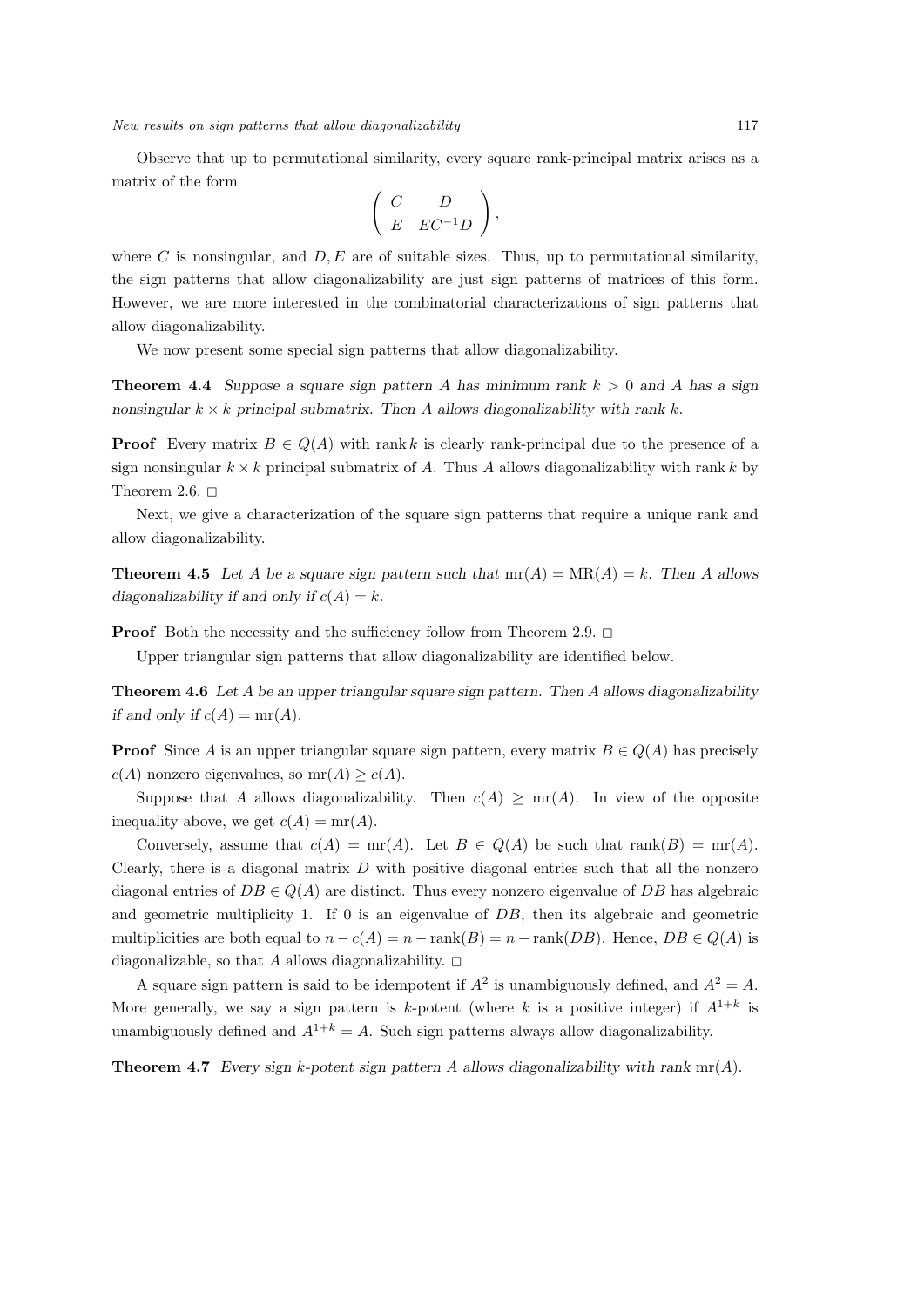**Proof** Let *A* be a *k*-potent sign pattern and let  $B \in Q(A)$  be such that rank $(B) = \text{mr}(A)$ . On the one hand, clearly  $rank(B^{1+k}) \le rank(B)$ . On the other hand, since  $rank(B) = mr(A)$  and  $B^{1+k} \in Q(A^{1+k}) = Q(A)$ , we also have rank $(B^{1+k}) \ge \text{rank}(B)$ . Thus,  $\text{rank}(B^{1+k}) = \text{rank}(B)$ . It follows that  $rank(B) = rank(B^2) = \cdots = rank(B^{1+k})$ . By considering the Jordan canonical form of *B*, we see that either *B* is nonsingular or the eigenvalue 0 of *B* has index 1. Thus rank(*B*) is equal to the number of nonzero eigenvalues of *B*, which ensures that *B* is rank-principal. By Theorem 2.6, *A* allows diagonalizability with rank  $mr(A)$ .  $\Box$ 

#### **5. Sign patterns in Frobenius normal form**

The Frobenius normal form of a sign pattern  $A \in Q_n$  is a sign pattern in block upper triangular form:

$$
P^{T}AP = \begin{pmatrix} A_{11} & A_{12} & \dots & A_{1p} \\ 0 & A_{22} & \dots & A_{2p} \\ \vdots & \ddots & \ddots & \vdots \\ 0 & \dots & 0 & A_{pp} \end{pmatrix},
$$

where  $P$  is a permutation sign pattern and the diagonal blocks  $A_{ii}$  are irreducible (which are called the irreducible components of *A*).

By Lemma 2.7, permutational similarity preserves diagonalizability. So it suffices to consider which sign patterns in Frobenius normal form allow diagonalizability.

By considering the minimal polynomials, we get the following result.

**Lemma 5.1** *If a sign pattern A in Frobenius normal form*

$$
A = \begin{pmatrix} A_{11} & \cdots & A_{1p} \\ \vdots & \ddots & \vdots \\ 0 & \cdots & A_{pp} \end{pmatrix}
$$

allows diagonalizability, then each irreducible component  $A_{ii}$ ,  $1 \le i \le p$ , allows diagonalizability.

**Theorem 5.2** *A square sign pattern A in Frobenius normal form*

$$
A = \begin{pmatrix} A_{11} & \cdots & A_{1p} \\ \vdots & \ddots & \vdots \\ 0 & \cdots & A_{pp} \end{pmatrix}
$$

*allows diagonalizability if and only if there exists a real matrix*

$$
B = \begin{pmatrix} B_{11} & \dots & B_{1p} \\ \vdots & \ddots & \vdots \\ 0 & \dots & B_{pp} \end{pmatrix} \in Q(A) \text{ where } B_{ii} \in Q(A_{ii})
$$

*such that*  $rank(B) = rank(B_{11}) + \cdots + rank(B_{pp})$ *, and each*  $B_{ii}$  *is diagonalizable.*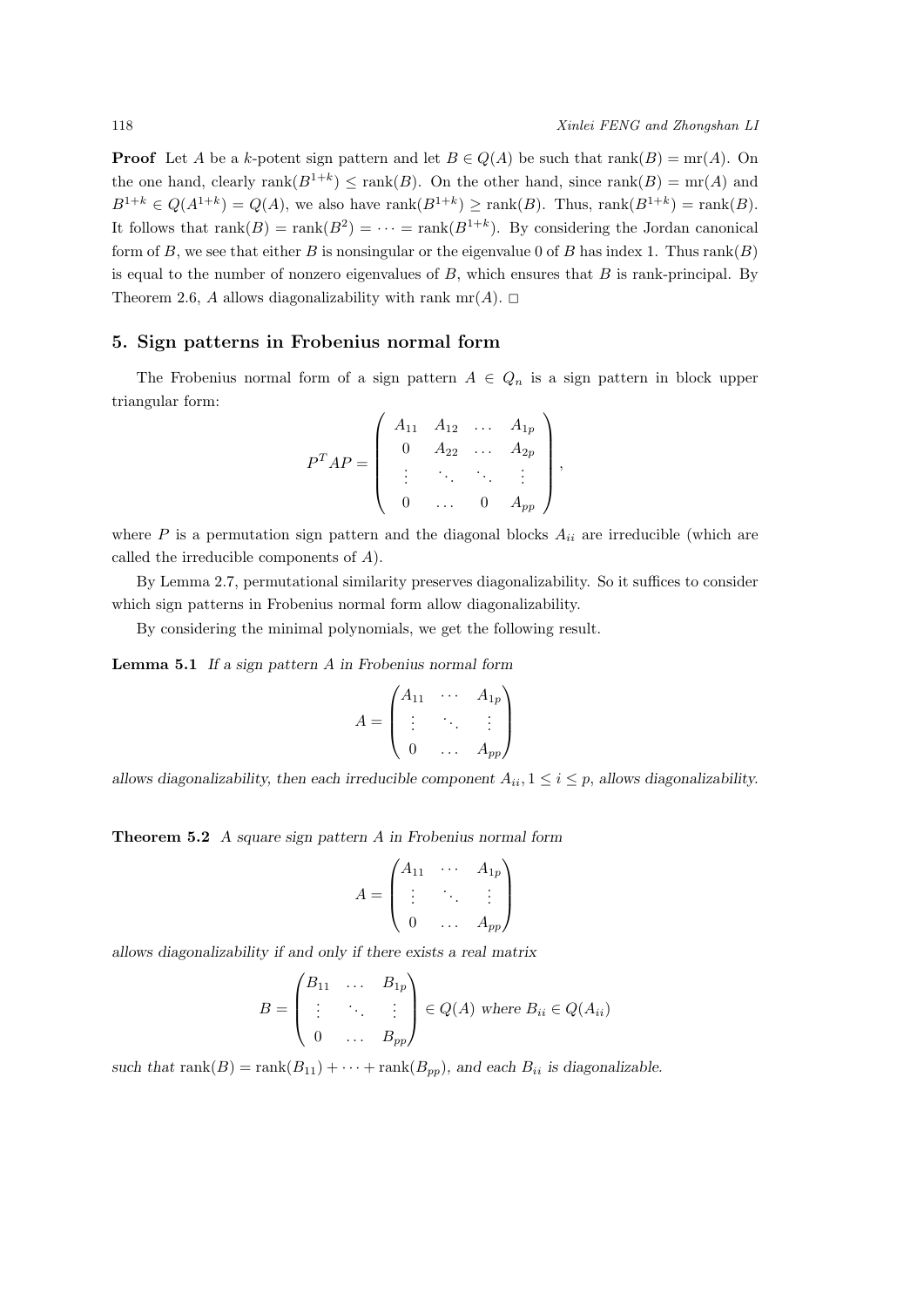**Proof** Sufficiency. Assume that

$$
B = \begin{pmatrix} B_{11} & \dots & B_{1p} \\ \vdots & \ddots & \vdots \\ 0 & \dots & B_{pp} \end{pmatrix} \in Q(A) \text{ where } B_{ii} \in Q(A_{ii}),
$$

 $rank(B) = rank(B_{11}) + \cdots + rank(B_{pp})$ , and each of  $B_{11}, B_{22}, \ldots, B_{pp}$  is diagonalizable. By Theorem 2.6, each  $B_{ii}$  has a rank-principal certificate. In view of rank $(B)$  = rank $(B_{11})$  +  $\cdots$  + rank( $B_{pp}$ ), the smallest principal submatrix containing all these certificates forms a rankprincipal certificate of *B*. By Theorem 2.6, *A* allows diagonalizability.

Necessity. Assume that *A* allows diagonalizability. Let

$$
B = \begin{pmatrix} B_{11} & \dots & B_{1p} \\ \vdots & \ddots & \vdots \\ 0 & \dots & B_{pp} \end{pmatrix} \in Q(A),
$$

be a diagonalizable matrix. Then the minimal polynomial of *B* has no repeated roots, and thus the same holds for each  $B_{ii}$ . Hence, each  $B_{ii}$  is diagonalizable. Further, rank( $B$ ) is equal to the number of nonzero eigenvalues of *B*, and hence, rank( $B$ ) = rank( $B_{11}$ ) +  $\cdots$  + rank( $B_{pp}$ ).  $\Box$ 

**Corollary 5.3** *If a sign pattern in Frobenius normal form*

$$
A = \begin{pmatrix} A_{11} & \dots & A_{1p} \\ \vdots & \ddots & \vdots \\ 0 & \dots & A_{pp} \end{pmatrix}
$$

*allows diagonalizability, then the set of the ranks of diagonalizable matrices in Q*(*A*)*, is a subset of the set of ranks of diagonalizable matrices in the qualitative class of the block diagonal sign*  $\text{pattern} \left( \begin{array}{ccc} A_{11} & \dots & 0 \\ \vdots & \ddots & \vdots \\ 0 & \dots & A_{pp} \end{array} \right)$ *.*

The following fact is useful when studying sign patterns in block form that allow diagonalizability.

**Lemma 5.4** *Let*  $A = \begin{pmatrix} A_{11} & A_{12} \\ A_{21} & A_{22} \end{pmatrix} \in Q_n$ . If  $\text{mr}(A) = \text{mr}(A_{11})$ , then there exist a real matrix  $B = \begin{pmatrix} B_{11} & B_{12} \\ B_{21} & B_{22} \end{pmatrix} \in Q(A)$  and a nonsingular submatrix *C* of  $B_{11}$  such that

$$
rank(C) = rank(B_{11}) = rank(B) = mr(A).
$$

**Proof** Pick a matrix  $B = \begin{pmatrix} B_{11} & B_{12} \\ B_{21} & B_{22} \end{pmatrix} \in Q(A)$  with rank $(B) = \text{mr}(A)$ , where each  $B_{ij} \in Q(A_{ij})$ . Then rank $(B_{11}) \leq$  rank $(B) = mr(A) = mr(A_{11})$ . But of course we also have the opposite inequality rank $(B_{11}) \geq mr(A_{11})$ . It follows that rank $(B_{11}) = mr(A_{11}) = mr(A)$ . Thus  $B_{11}$  has a nonsingular submatrix *C* of rank mr(*A*).  $\Box$ 

We now phrase an interesting open combinatorial sufficient condition for a symmetrically partitioned block upper triangular sign pattern to allow diagonalizability.